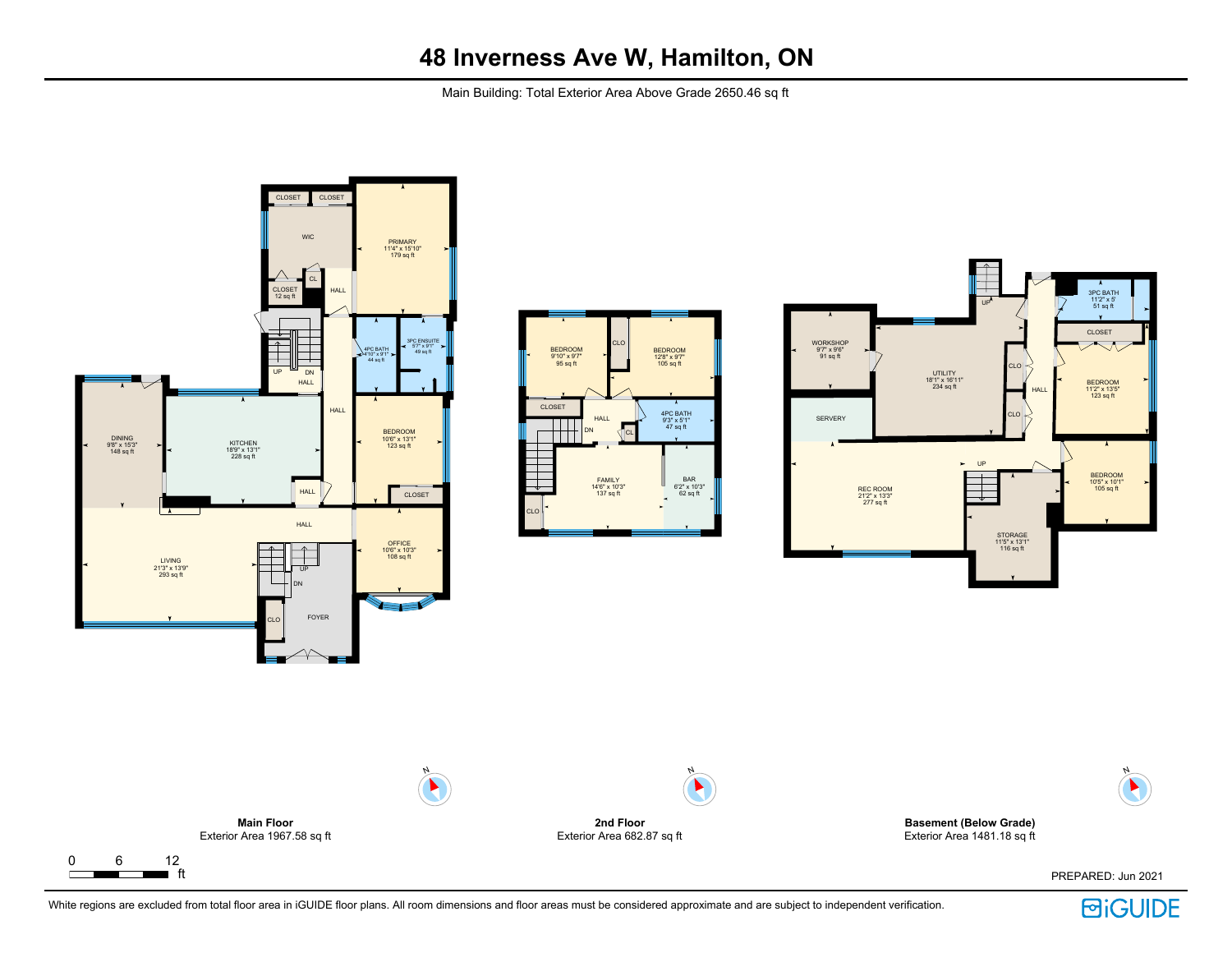**Main Floor** Total Exterior Area 1967.58 sq ft Total Interior Area 1773.79 sq ft





N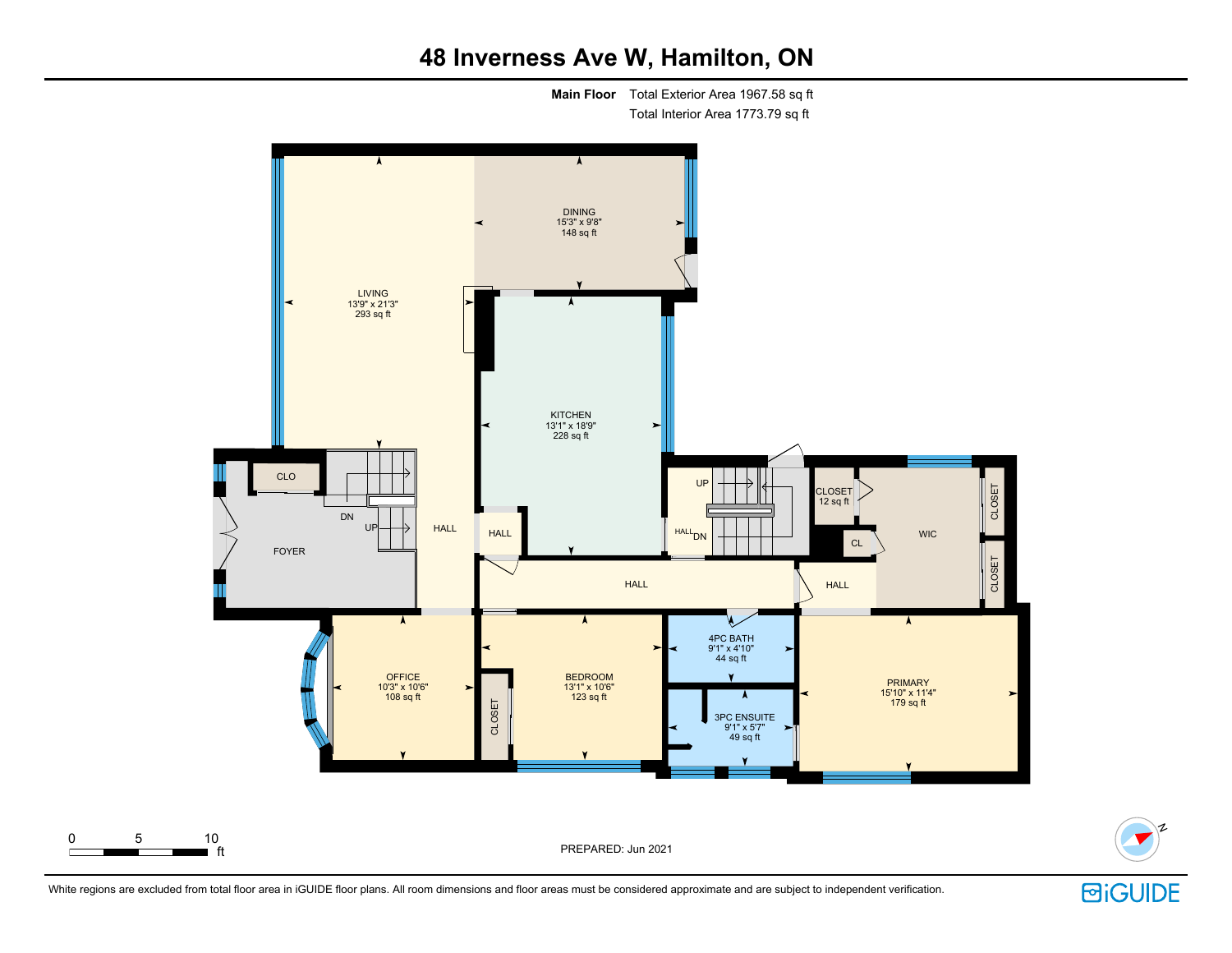**2nd Floor** Total Exterior Area 682.87 sq ft Total Interior Area 590.45 sq ft





PREPARED: Jun 2021



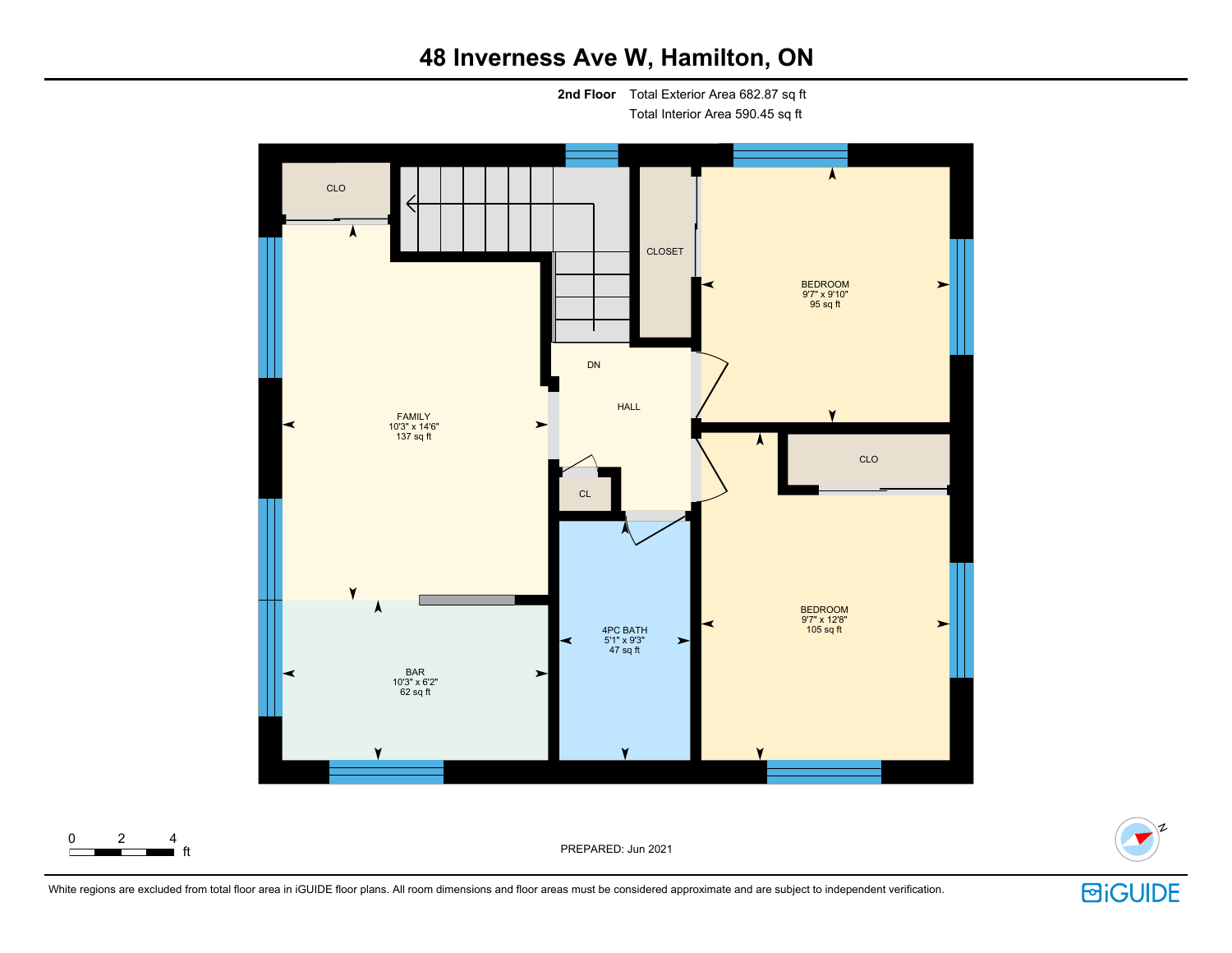**Basement** Total Exterior Area 1481.18 sq ft Total Interior Area 1320.05 sq ft





PREPARED: Jun 2021

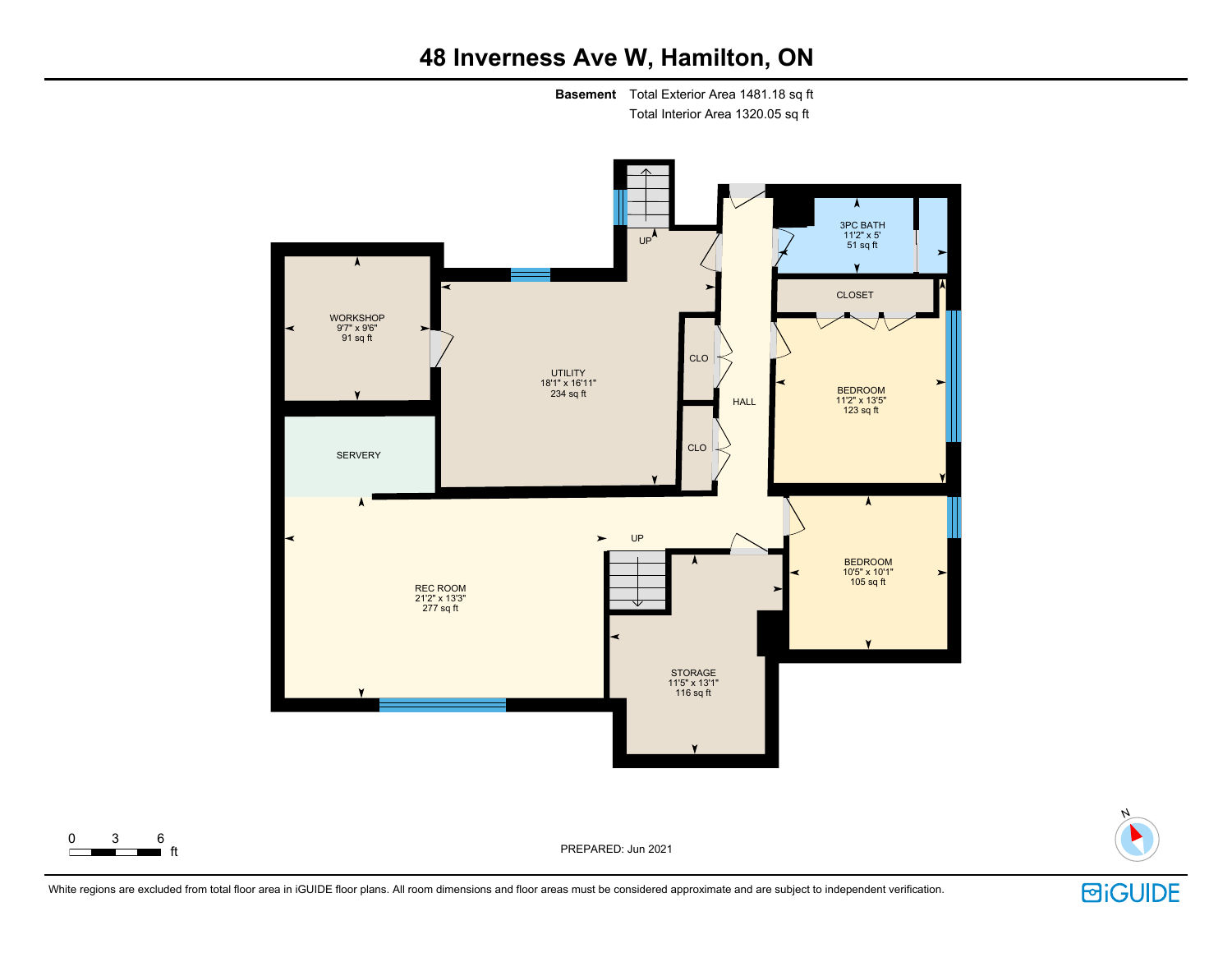### **Property Details**

#### **Room Measurements**

Only major rooms are listed. Some listed rooms may be excluded from total interior floor area (e.g. garage). Room dimensions are largest length and width; parts of room may be smaller. Room area is not always equal to product of length and width.

#### **Main Building**

MAIN FLOOR 3pc Ensuite: 5'7" x 9'1" | 49 sq ft 4pc Bath: 4'10" x 9'1" | 44 sq ft Bedroom: 10'6" x 13'1" | 123 sq ft Closet: 12 sq ft Dining: 9'8" x 15'3" | 148 sq ft Kitchen: 18'9" x 13'1" | 228 sq ft Living: 21'3" x 13'9" | 293 sq ft Office: 10'6" x 10'3" | 108 sq ft Primary: 11'4" x 15'10" | 179 sq ft

#### 2ND FLOOR

4pc Bath: 9'3" x 5'1" | 47 sq ft Bar: 6'2" x 10'3" | 62 sq ft Bedroom: 9'10" x 9'7" | 95 sq ft Bedroom: 12'8" x 9'7" | 105 sq ft Family: 14'6" x 10'3" | 137 sq ft

#### **BASEMENT**

3pc Bath: 11'2" x 5' | 51 sq ft Bedroom: 10'5" x 10'1" | 105 sq ft Bedroom: 11'2" x 13'5" | 123 sq ft Rec Room: 21'2" x 13'3" | 277 sq ft Storage: 11'5" x 13'1" | 116 sq ft Utility: 18'1" x 16'11" | 234 sq ft Workshop: 9'7" x 9'6" | 91 sq ft

#### **Floor Area Information**

Floor areas include footprint area of interior walls. All displayed floor areas are rounded to two decimal places. Total area is computed before rounding and may not equal to sum of displayed floor areas.

#### **Main Building**

MAIN FLOOR Interior Area: 1773.79 sq ft Perimeter Wall Length: 212 ft Perimeter Wall Thickness: 11.0 in Exterior Area: 1967.58 sq ft

#### 2ND FLOOR

Interior Area: 590.45 sq ft Perimeter Wall Length: 101 ft Perimeter Wall Thickness: 11.0 in Exterior Area: 682.87 sq ft

BASEMENT (Below Grade) Interior Area: 1320.05 sq ft Perimeter Wall Length: 176 ft Perimeter Wall Thickness: 11.0 in Exterior Area: 1481.18 sq ft

#### **Total Above Grade Floor Area**

Main Building Interior: 2364.24 sq ft **Main Building Exterior: 2650.46 sq ft**